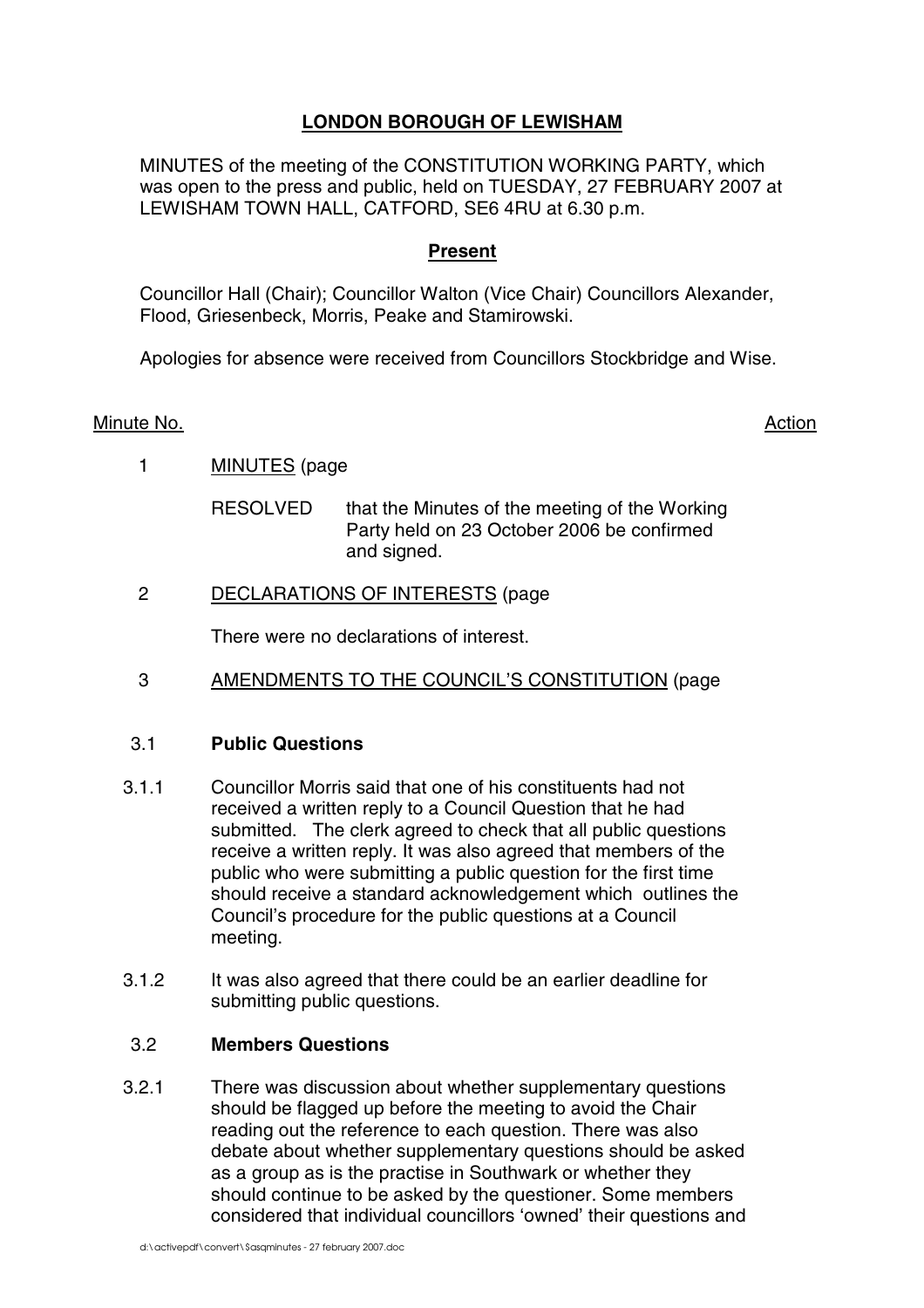### Minute No. 2008 2012 2022 2023 2024 2022 2022 2023 2024 2022 2023 2024 2022 2023 2024 2022 2023 2024 2022 2023

supplementary questions should not be asked as a party.

- 3.2.2 Members were concerned that supplementary questions were sometimes answered by Cabinet members who agreed to provide Members with a written reply after the meeting. This information was not always received. Members were advised that this issue had been raised at Executive Management Team and officers had agreed to identify a designated officer who would ensure that members received a reply to their supplementary question within 10 days.
- 3.2.3 It was agreed that consideration should be given to;

(i) provision to ask for a written answer only, (ii)limiting the time allocated to question time (ii) reducing the number of supplementary questions.

### 3.3 **Motions**

- 3.3.1 A paper with comments made by Councillor Peake on section 14 of the constitution was circulated at the meeting.
- 3.3.2 Members agreed that motions were dominating Council meetings and officers needed to consider a more balanced meeting between Council business and motions.
- 3.3.3 The proposal to allow each member to propose or second only one motion was discussed. However the legal implications of this were not known and the Head of Law agreed to investigate this issue.
- 3.3.4 The Head of Law advised Members that motions must not be received the day before the Council meetings, because this would not allow officers enough time to consider service and financial implications and could in effect mean that decisions were illegal.

#### 3.4 **Amendments to Motions**

- 3.4.1 It was agreed that, if possible, notice of amendments to motions should be given. This could be an informal agreement or Standing Orders could be amended.
- 3.4.2 There is potential for several amendments to a motion. It was agreed that there could be cross party discussion of any amendments. However, Members did not want discussion at the Council meeting to be a rubber stamping exercise.